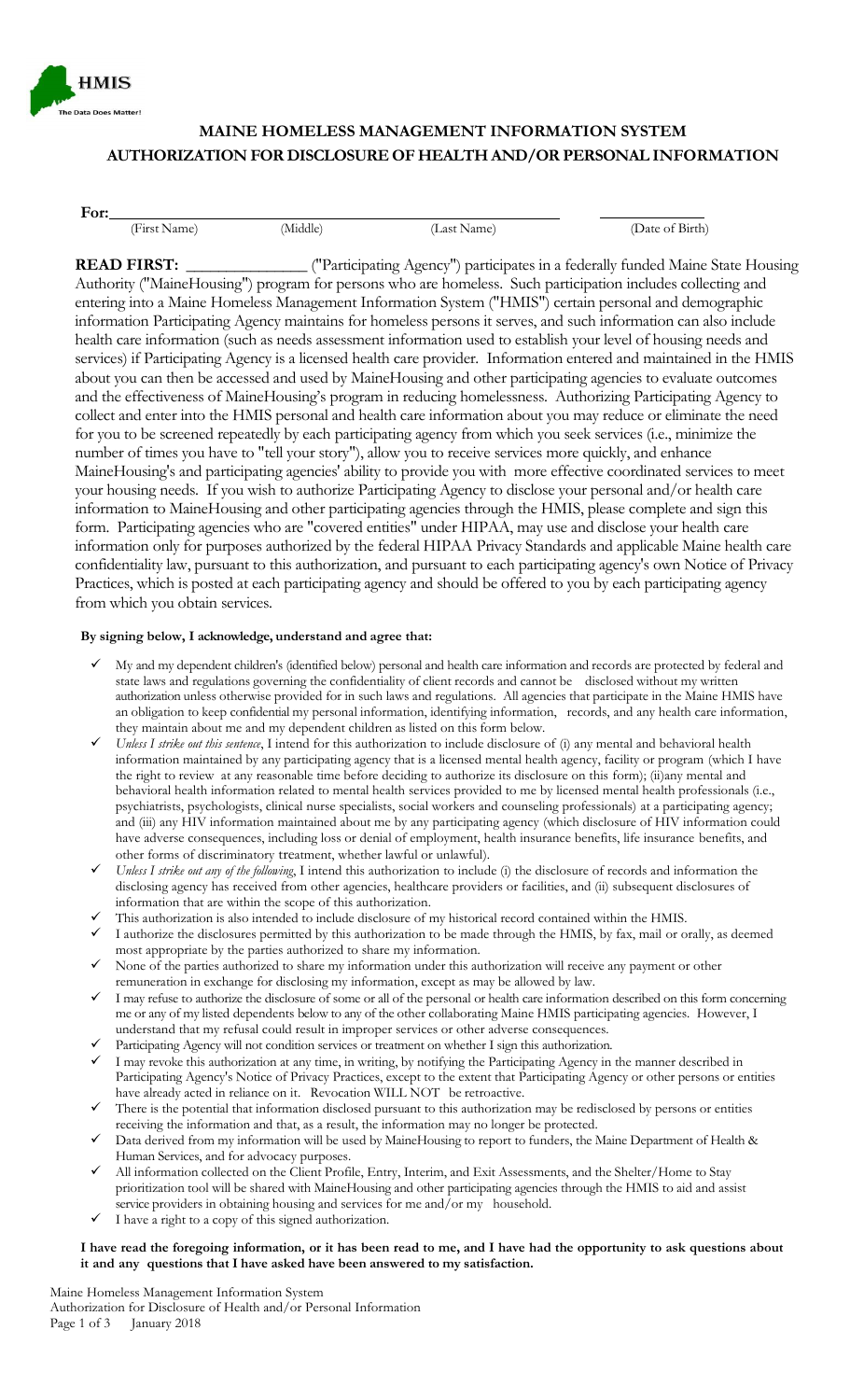By signing below, I give permission to the Participating Agency identified above to disclose to and obtain from MaineHousing and the other Maine agencies participating in the Maine HMIS identified on Exhibit A attached, any personal information and health care information that any of these participating agencies maintain about me, or about any of my dependent children who are not authorized by law to authorize such disclosure on their own behalf. I authorize such disclosures for purposes of evaluating my housing service needs, coordinating the delivery of housing services to me, for evaluating outcomes and the effectiveness of the MaineHousing's emergency shelter homeless program in reducing or eliminating homelessness, and for the other uses and purposes described elsewhere on this form above.

This authorization will automatically expire in thirty (30) months, unless I revoke it earlier. To the extent that this authorization authorizes disclosure of any mental health information maintained by a licensed mental health agency, facility or program, this authorization will automatically expire in one (1) year with respect to the disclosure of such mental health information, unless I revoke it earlier.

| Signature of Client, Guardian, Health Care Power of Attorney | Date |
|--------------------------------------------------------------|------|
| or Health Care Surrogate                                     |      |

#### Provider Use:

 \_\_\_\_\_\_\_\_\_\_\_\_\_\_\_\_\_\_\_\_\_\_\_\_\_\_\_\_\_\_\_\_\_\_\_ did not give permission to share and exchange information with other Maine HMIS participating agencies for the purpose of evaluating services needed and to coordinate service delivery.

 \_\_\_\_\_\_\_\_\_\_\_\_\_\_\_\_\_\_\_\_\_\_\_\_\_\_ gave limited permission to share and exchange information with other Maine HMIS participating agencies for the purposes of evaluating services needed and to coordinate service delivery.

**Note: If one of the above boxes is checked FAX this signed form IMMEDIATELY to the Maine HMIS Team at (207) 624- 5768**